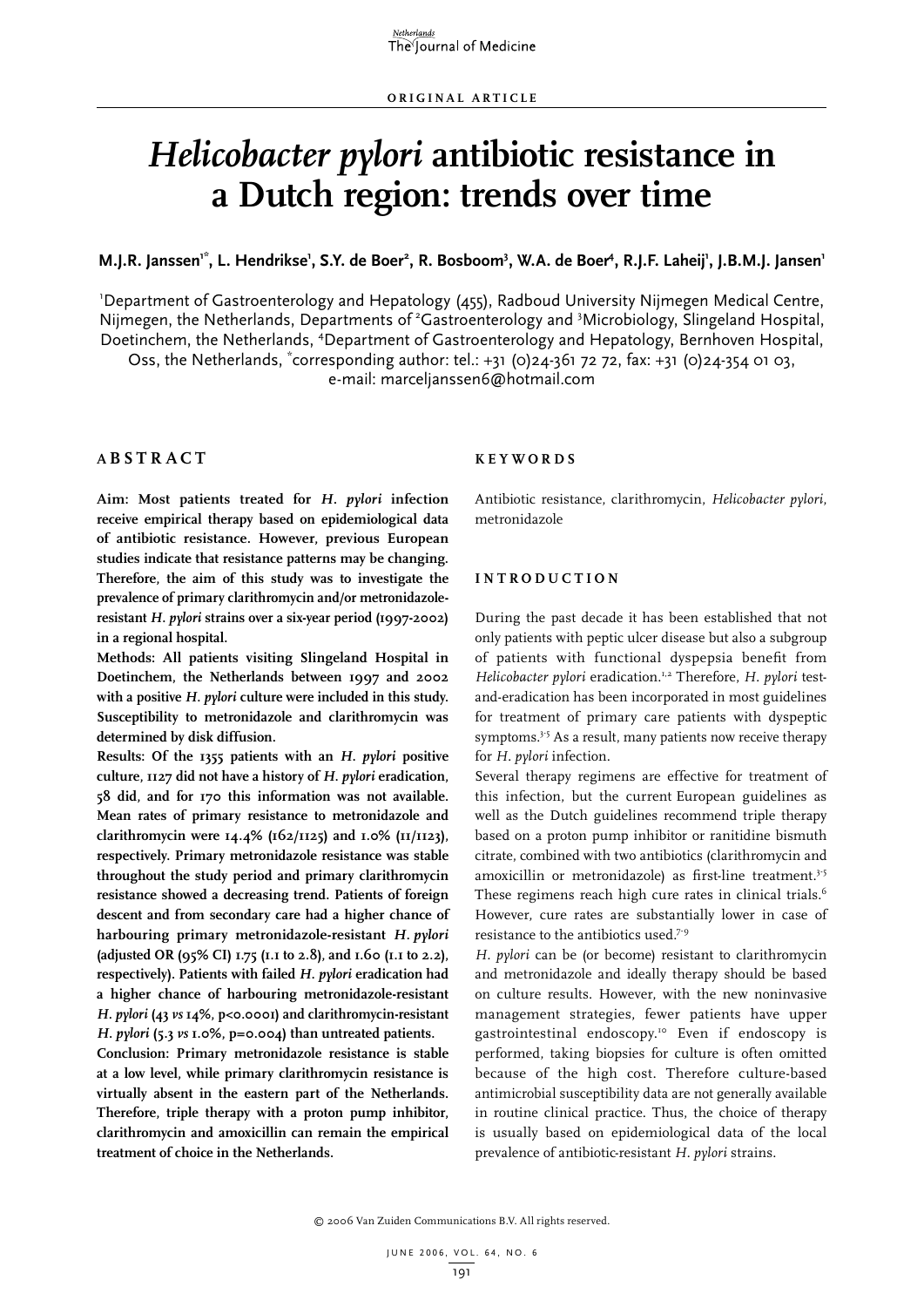However, the prevalence of antibiotic-resistant *H. pylori* strains may be changing. Van der Wouden *et al*. 11 reported a rapid increase in metronidazole resistance in the northern part of the Netherlands. And several studies in other countries also showed increasing rates of both metronidazole and clarithromycin resistance.12-15 Therefore, in order to be able to decide which combination of antibiotics should be used for the treatment of *H. pylori* infection recent data on the local antibiotic resistance patterns are needed. Unfortunately there is only one recent Dutch study on this subject. This study by Loffeld *et al.*<sup>16</sup> showed fairly stable rates of antibiotic resistance. But more research is necessary to confirm this for other parts of the Netherlands.

Therefore, the aim of this study was to evaluate the prevalence of both primary and secondary clarithromycin and/or metronidazole resistant *H. pylori* strains in the eastern part of the Netherlands and to monitor changes over a six-year period (1997-2002).

#### **M et h o d s**

### **Study population**

All patients who underwent diagnostic upper gastrointestinal endoscopy in Slingeland Hospital in Doetinchem, the Netherlands, between 1 January 1997 and 31 December 2002, and who had a culture positive for *H. pylori* were included in this study. Data regarding antibiotic susceptibility, gender, age, country of origin, referring physician (primary or secondary care), and previous (failed) *H. pylori* eradication were entered into a database.

#### *H. pylori* **culture and antibiotic susceptibility testing**

*H. pylori* was cultured from one gastric biopsy specimen (antrum or corpus) on chocolate agar and a Skirrow plate (Regional Laboratory Arnhem, the Netherlands).

Plates were incubated in a micro-aerobic atmosphere at 37°C and examined after three, seven ands ten days of incubation. *H. pylori* was identified by colony appearance, Gram staining and positive biochemical tests (catalase, oxidase and urease).

Susceptibility to metronidazole and clarithromycin was determined by disk diffusion: a 16 µg metronidazole disk and a 30 mg clarithromycin disk were placed on separate chocolate agar plates with three to five suspected colonies of *H. pylori*. Plates were incubated in a microaerophilic atmosphere at 37°C for 72 hours. Antibiotic susceptibility was determined by measuring the growth inhibition zone around the disk. Strains were considered resistant to clarithromycin when the growth inhibition zone was  $<$ 19 mm and to metronidazole when it was  $<$ 23 mm.<sup>17</sup>

### **Data analysis**

Primary outcome was the prevalence of resistance to metronidazole or clarithromycin. Baseline characteristics of patients harbouring antibiotic resistant and susceptible strains were compared using the  $x^2$  test. Baseline characteristics and study year were related to the presence of antibiotic resistance using unadjusted and adjusted logistic regression analyses. Data were analysed using SAS software (SAS Institute Inc., USA). Statistical significance was defined as a p value <0.05. Missing values were excluded from analyses.

### **Results**

### **Population**

During the study period 1355 patients had a culture positive for *H. pylori*. Fifty-eight of these patients had had a previously failed attempt to eradicate *H. pylori*, for 170 there were no data available regarding prior *H. pylori*

| Table I. Baseline characteristics in relation to primary metronidazole resistance and primary clarithromycin resistance |  |  |
|-------------------------------------------------------------------------------------------------------------------------|--|--|
|                                                                                                                         |  |  |

|                                                                                     | Metronidazole                    |                            | Clarithromycin                |                           |
|-------------------------------------------------------------------------------------|----------------------------------|----------------------------|-------------------------------|---------------------------|
|                                                                                     | Susceptible $% (n)$<br>$n = 963$ | Resistant % (n)<br>$n=162$ | Susceptible % (n)<br>$n=1112$ | Resistant % (n)<br>$n=II$ |
| Gender                                                                              |                                  |                            |                               |                           |
| - Male                                                                              | 54 (520)                         | 49 (79)                    | 53 (594)                      | 36(4)                     |
| - Female                                                                            | 46(442)                          | 51(83)                     | 47 (517)                      | 64(7)                     |
| Age in years: mean (SD)                                                             | 55 $(16)$                        | 56(17)                     | 55(16)                        | 60(20)                    |
| Descent                                                                             |                                  |                            |                               |                           |
| - Dutch                                                                             | 86 (822)                         | 80(130)                    | 85(939)                       | 91 (10)                   |
| - Foreign                                                                           | I4(135)                          | 20(32)                     | 15 (167)                      | 9(1)                      |
| Referring physician <sup>*</sup>                                                    |                                  |                            |                               |                           |
| Primary                                                                             | 64 (602)                         | 52(82)                     | 62(676)                       | 50(5)                     |
| Secondary                                                                           | 36(345)                          | 48 (76)                    | 38(417)                       | 50(5)                     |
| *P<0.05 for the difference between metronidazole susceptible and resistant strains. |                                  |                            |                               |                           |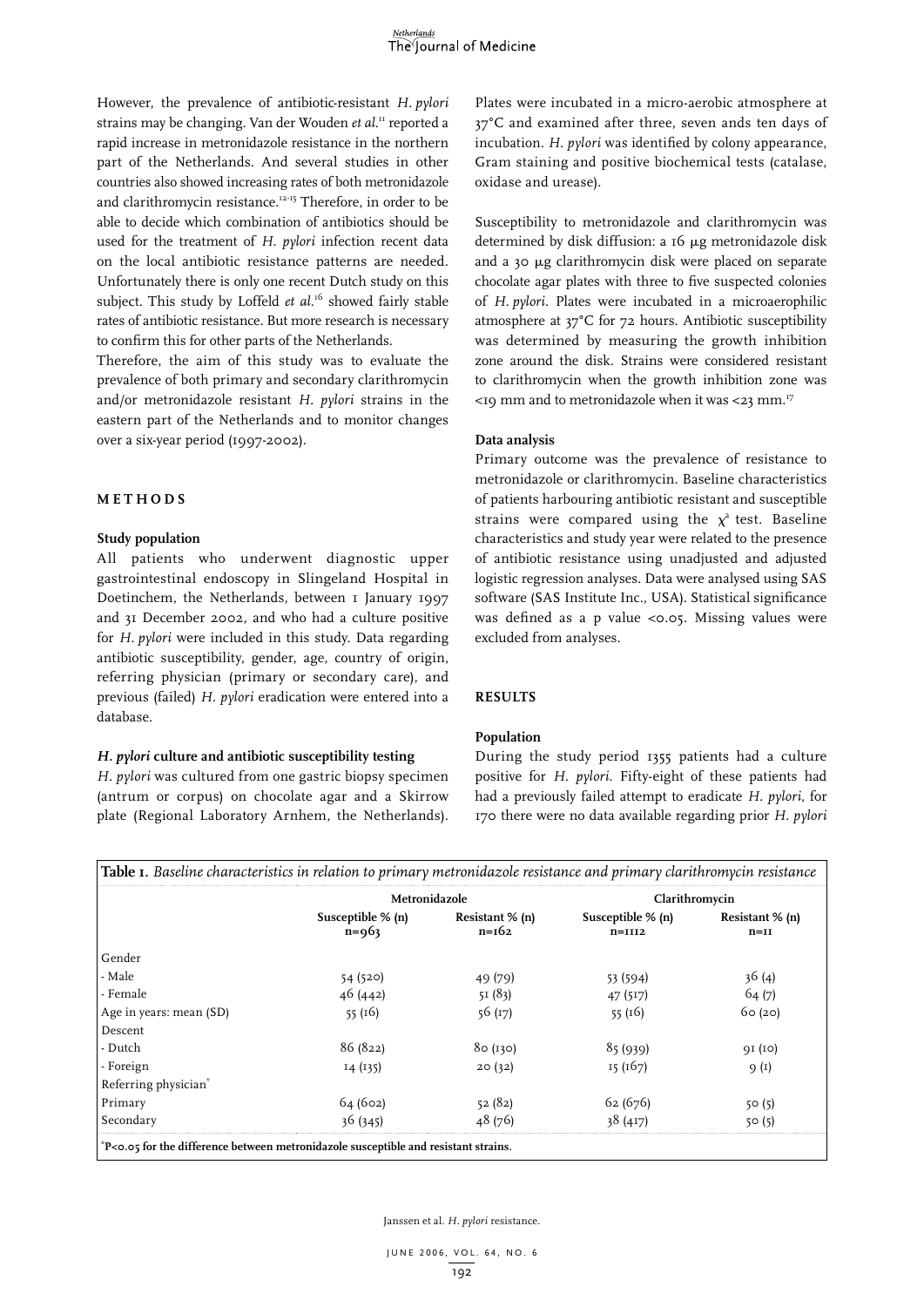eradication. The remaining 1127 patients who did not have a history of *H. pylori* eradication were studied for primary metronidazole and clarithromycin resistance. *Table 1* shows the baseline characteristics of these patients related to the presence of primary metronidazole and clarithromycin resistance.

#### **Prevalence of antibiotic resistance**

Metronidazole susceptibility was successfully tested in 1125 patients and resistance was found in 162 (14.4%, 95% CI 12.3 to 16.5%) of these patients. Clarithromycin susceptibility was successfully tested in 1123 patients and resistance was found in 11 (1.0%, 95% CI 0.4 to 1.6%) of these patients.

*Figure 1* shows that the prevalence of metronidazole resistance was fairly stable during the study period (odds ratio for study year 0.96 (95% CI 0.9 to 1.1)). Furthermore, *figure 1* shows that the prevalence of clarithromycin resistance decreased during the study period (odds ratio for



study year 0.58 (95% CI 0.40 to 0.9)), although this result is difficult to interpret due to the low number of patients with clarithromycin-resistant strains.

#### **Factors associated with primary antibiotic resistance**

*Table 2* shows that patients of foreign descent and patients referred by a secondary care physician were more likely to harbour metronidazole-resistant strains. It was not feasible to perform these analyses for clarithromycin resistance due to the very low number of clarithromycin-resistant *H. pylori* strains.

#### **Secondary antibiotic resistance**

Prevalence of both metronidazole and clarithromycin resistance was higher in the 58 patients with a previous (failed) attempt to eradicate *H. pylori* than in previously untreated patients (metronidazole: 43 *vs* 14% p<0.0001 and clarithromycin: 5.3 *vs* 1.0% p=0.004, respectively).

## **D i s c u s s i o n**

Because most patients are treated for *H. pylori* without prior susceptibility testing it is important to gather epidemiological data on the current prevalence of antibiotic resistance to guide empirical therapy, which was the aim of this study. The present study shows that primary metronidazole resistance was stable throughout the study period (1997 to 2002) with a mean prevalence of 14%. Furthermore, the results show that the prevalence of primary clarithromycin resistance was very low (mean prevalence 1%) and showed a decreasing trend.

Our figures are somewhat lower than those recently reported by Loffeld *et al.*16 for 976 *H. pylori* positive cultures from another Dutch region (26% primary metronidazole resistance and 5% primary clarithromycin resistance). This can partly be explained by the higher proportion of patients of Mediterranean descent (who have a higher prevalence of antibiotic resistance) in the study by Loffeld *et al*. However, our results are comparable with data from other Dutch regions, published as abstracts only.

| Factor                                          | Unadjusted analysis<br>odds ratio (95% CI) | Adjusted analysis<br>odds ratio (95% CI) |
|-------------------------------------------------|--------------------------------------------|------------------------------------------|
| Age group (old vs young)                        | $I.II (0.8-I.6)$                           | $1.23$ (0.8- $1.8$ )                     |
| Gender (female vs male)                         | $1.24(0.9-1.7)$                            | $1.22 (0.9 - 1.7)$                       |
| Descent (foreign vs Dutch)                      | $1.50$ ( $1.0-2.2$ )                       | $1.75$ (I.I-2.8) <sup>*</sup>            |
| Referring physician (secondary vs primary care) | $1.62$ (1.2-2.3) <sup>*</sup>              | 1.60 $(I.I-2.2)^*$                       |
| Year of the study period                        | $0.96$ (0.9 $\cdot$ I.I)                   | $0.93(0.8-I,I)$                          |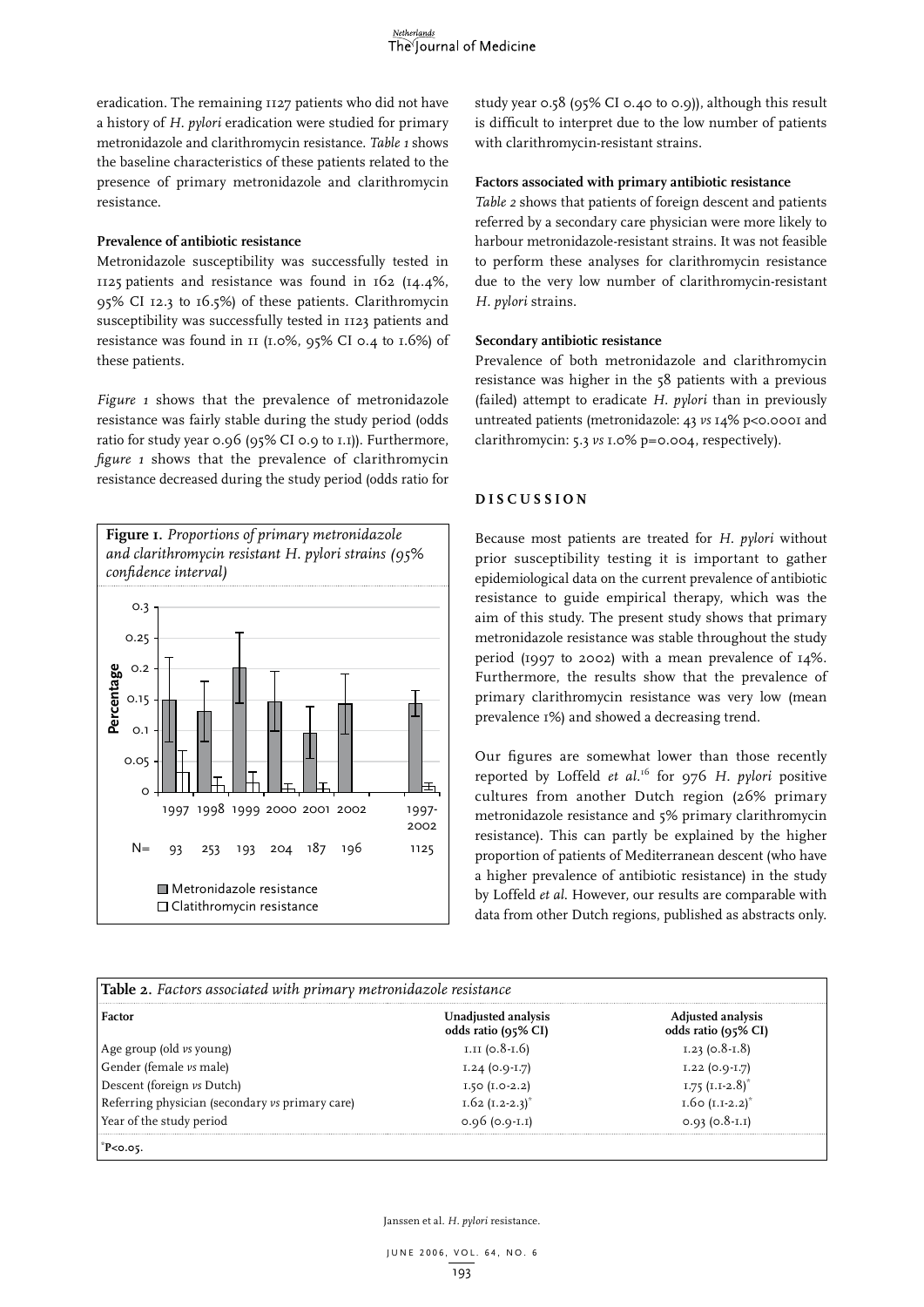#### Netherlands The Journal of Medicine

Arents *et al.*18 studied 6648 *H. pylori* positive cultures in the north of the Netherlands and found that primary metronidazole resistance had decreased from 28% in 1996 to 13% in 2001, and that clarithromycin resistance ranged from 1 to 3% without evident trends. Moreover, Janssen *et al.*19 found a 14% metronidazole resistance and a 3% clarithromycin resistance when studying 961 *H. pylori*  positive cultures in the south of the Netherlands.

Our results do not confirm the rapid increase in metronidazole resistance (from 7% in 1993 to 32% in 1996) as reported by Van der Wouden *et al.*<sup>11</sup> for 1037 isolates from the north of the Netherlands. However, more recent data from that area did not confirm this increase; in fact they showed that this increase turned into a decrease after  $1996.^{18}$ 

Compared with other European countries both primary metronidazole resistance and primary clarithromycin resistance are low in the Netherlands.12-14,20,21 These differences in primary antibiotic resistance may be related to the use of antibiotics for other indications. In the Netherlands sales of antibiotics are lower than in any other country of the European Union. In fact, in France, Spain, Italy and Greece sales of macrolide antibiotics are about four times higher than in the Netherlands and this may explain the higher prevalence of clarithromycin resistance in these countries.<sup>22-24</sup>

Our results showed that patients originating from foreign countries (nearly all from Turkey) were more likely to harbour strains resistant to metronidazole than patients of Dutch descent. This has been confirmed by other research<sup>16</sup> and it probably reflects the higher frequency of metronidazole use for other indications in these countries. Furthermore, both metronidazole and clarithromycin resistance were about four times higher in patients with a history of failed *H. pylori* eradication than in untreated patients. This reflects the induction of secondary resistance to metronidazole and/or clarithromycin depending on the antibiotics used in the failed *H. pylori* eradication. Therefore, it is important to take a thorough medical history regarding previous failed *H. pylori* treatments in order to determine which antibiotics can be used for a subsequent attempt to eradicate *H. pylori*.

In this study *H. pylori* susceptibility was tested using disk diffusion. Although agar dilution is considered the gold standard, this method is too demanding for everyday practice and it can be replaced by E-test or disk diffusion. Initially E-test was considered superior to disk diffusion, but several studies show that both methods produce comparable results. In comparison with agar dilution both methods are hampered with some discordant results for metronidazole susceptibility, especially in the intermediate susceptibility range.<sup>25-27</sup>

Based on our results it should be advised to use clarithromycinbased triple therapy rather than metronidazole-based triple therapy for empirical first-line treatment of *H. pylori* infections in our region. Triple therapy with clarithromycin and amoxicillin is the treatment of choice because it is not hampered by metronidazole resistance<sup>28</sup> and because this regimen cannot induce double antibiotic resistance (to both clarithromycin and metronidazole).<sup>29,30</sup> Therefore, failure of this therapy still leaves the option of empirical second-line therapy based on metronidazole, preferably quadruple therapy since this therapy may overcome metronidazole resistance.<sup>9,30</sup> Regarding the low prevalence of primary antibiotic resistance, culture and susceptibility testing are not necessary for this combination of first-line and second-line therapy.

In conclusion, in the eastern part of the Netherlands, primary metronidazole resistance was stable at a low level, while primary clarithromycin resistance was virtually absent. Therefore, triple therapy with clarithromycin and amoxicillin can remain the empirical treatment of choice in this area.

#### **Re f e r ence s**

- 1. Kuipers EJ. Helicobacter pylori infection and the risk and management of associated disorders: gastritis, ulcer disease, atrophic gastritis and gastric cancer. Aliment Pharmacol Ther 1997;11(suppl 1):71-88.
- 2. Moayyedi P, Soo S, Deeks J, et al. Eradication of Helicobacter pylori for non-ulcer dyspepsia. Cochrane Database Syst Rev 2005:CD002096.
- 3. Malfertheiner P, Megraud F, O'Morain C, et al. Current concepts in the management of Helicobacter pylori infection - The Maastricht 2-2000 Consensus Report. Aliment Pharmacol Ther 2002;16:167-80.
- 4. Hunt RH, Falcone CA, Thomson AB. Canadian Helicobacter study group. Canadian Helicobacter pylori consensus conference update: infections in adults. Can J Gastroenterol 1999;13:213-7.
- 5. Numans ME, De Wit NJ, Dirven JAM, et al. NHG-standaard maagklachten (tweede herziening). Huisarts Wet 2003;46:690-700.
- 6. Nash C, Fischbach L, Veldhuyzen van Zanten S. What are the global response rates to Helicobacter pylori eradication therapy? Can J Gastroenterol 2003;17(suppl B):B25-9.
- 7. Dore MP, Leandro G, Realdi G, Sepulveda AR, Graham DY. Effect of pretreatment antibiotic resistance to metronidazole and clarithromycin on outcome of Helicobacter pylori therapy: a meta-analytical approach. Dig Dis Sci 2000;45:68-76.
- 8. Houben MH, Van de Beek D, Hensen EF, De Craen AJ, Rauws EA, Tytgat GN. A systematic review of Helicobacter pylori eradication therapy – the impact of antimicrobial resistance on eradication rates. Aliment Pharmacol Ther 1999;13:1047-55.
- 9. Van der Wouden EJ, Thijs JC, van Zwet AA, Sluiter WJ, Kleibeuker JH. The influence of in vitro nitroimidazole resistance on the efficacy of nitroimidazole-containing anti-Helicobacter pylori regimens: a metaanalysis. Am J Gastroenterol 1999;94:1751-9.
- 10. Arents NL, Thijs JC, van Zwet AA, et al. Approach to treatment of dyspepsia in primary care: a randomized trial comparing "test-and-treat" with prompt endoscopy. Arch Intern Med 2003;163:1606-12.
- 11. Van der Wouden EJ, van Zwet AA, Vosmaer GD, Oom JA, de Jong A, Kleibeuker JH. Rapid increase in the prevalence of metronidazole-resistant Helicobacter pylori in The Netherlands. Emerg Infec Dis 1997;3:385-9.
- 12. Crone J, Granditsch G, Huber WD, et al. Helicobacter pylori in children and adolescents: increase of primary resistance, 1997-2000. J Pediatr Gastroenterol Nutr 2003;36:368-71.